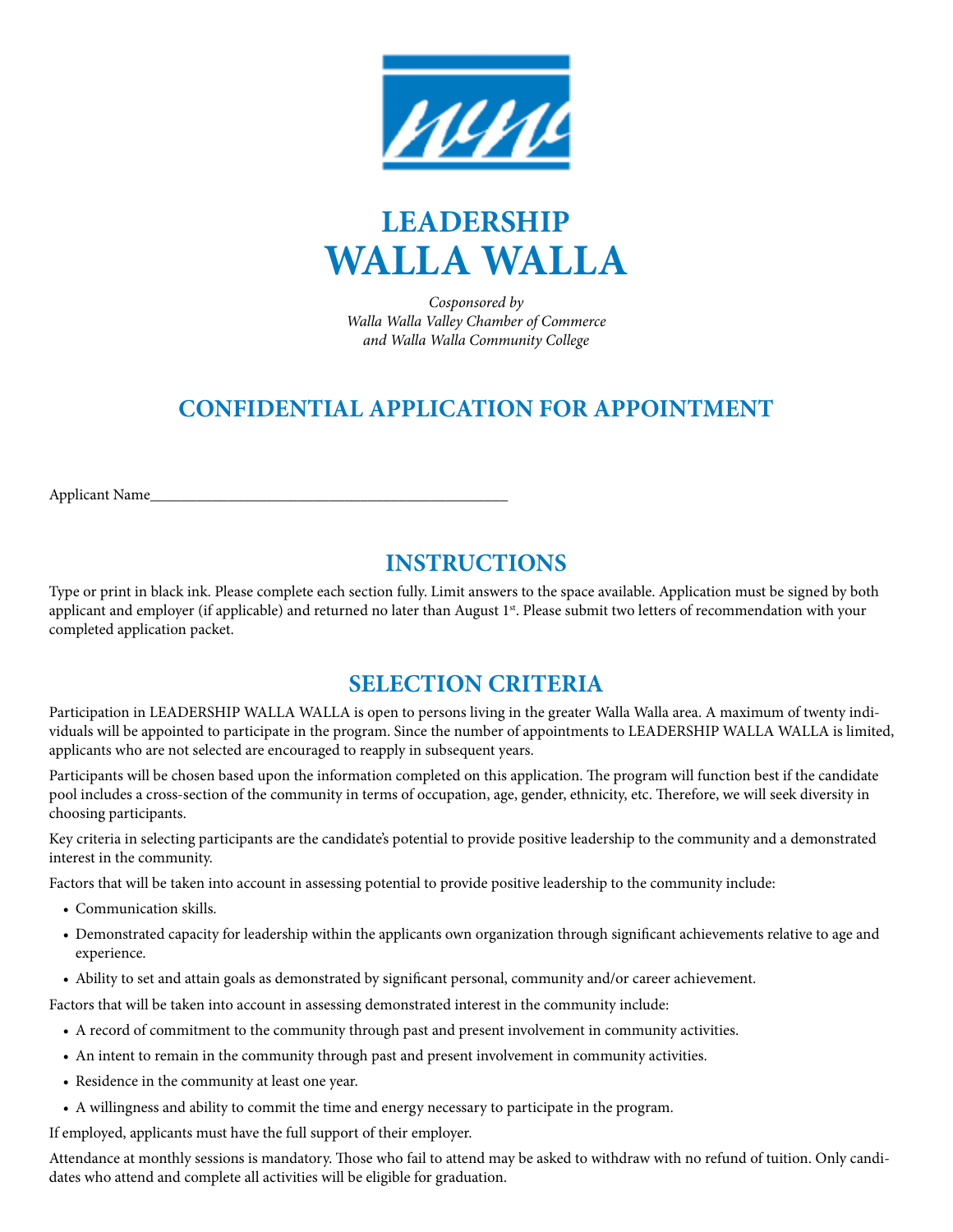# **I. PERSONAL DATA**

| Name_<br>Last                                                                                                                      | First  |      | Middle   |
|------------------------------------------------------------------------------------------------------------------------------------|--------|------|----------|
|                                                                                                                                    |        |      |          |
| Home Address Number                                                                                                                |        |      |          |
|                                                                                                                                    | Street | City | Zip Code |
| Business Address Mumber                                                                                                            | Street | City | Zip Code |
|                                                                                                                                    |        |      |          |
|                                                                                                                                    |        |      |          |
|                                                                                                                                    |        |      |          |
|                                                                                                                                    |        |      |          |
|                                                                                                                                    |        |      |          |
|                                                                                                                                    |        |      |          |
| The following information is needed for security clearance purposes on Law Enforcement Day and will be used for that purpose only: |        |      |          |
|                                                                                                                                    |        |      |          |
|                                                                                                                                    |        |      |          |
|                                                                                                                                    |        |      |          |
| B. Special Awards for Academic Performance:                                                                                        |        |      |          |
| C. Extracurricular Activities: (Leadership positions held, special honors and awards received during school years)                 |        |      |          |
|                                                                                                                                    |        |      |          |
| <b>III. EMPLOYMENT</b>                                                                                                             |        |      |          |
|                                                                                                                                    |        |      |          |
|                                                                                                                                    |        |      |          |
|                                                                                                                                    |        |      |          |
| A. Briefly describe your responsibilities in your employment:                                                                      |        |      |          |
|                                                                                                                                    |        |      |          |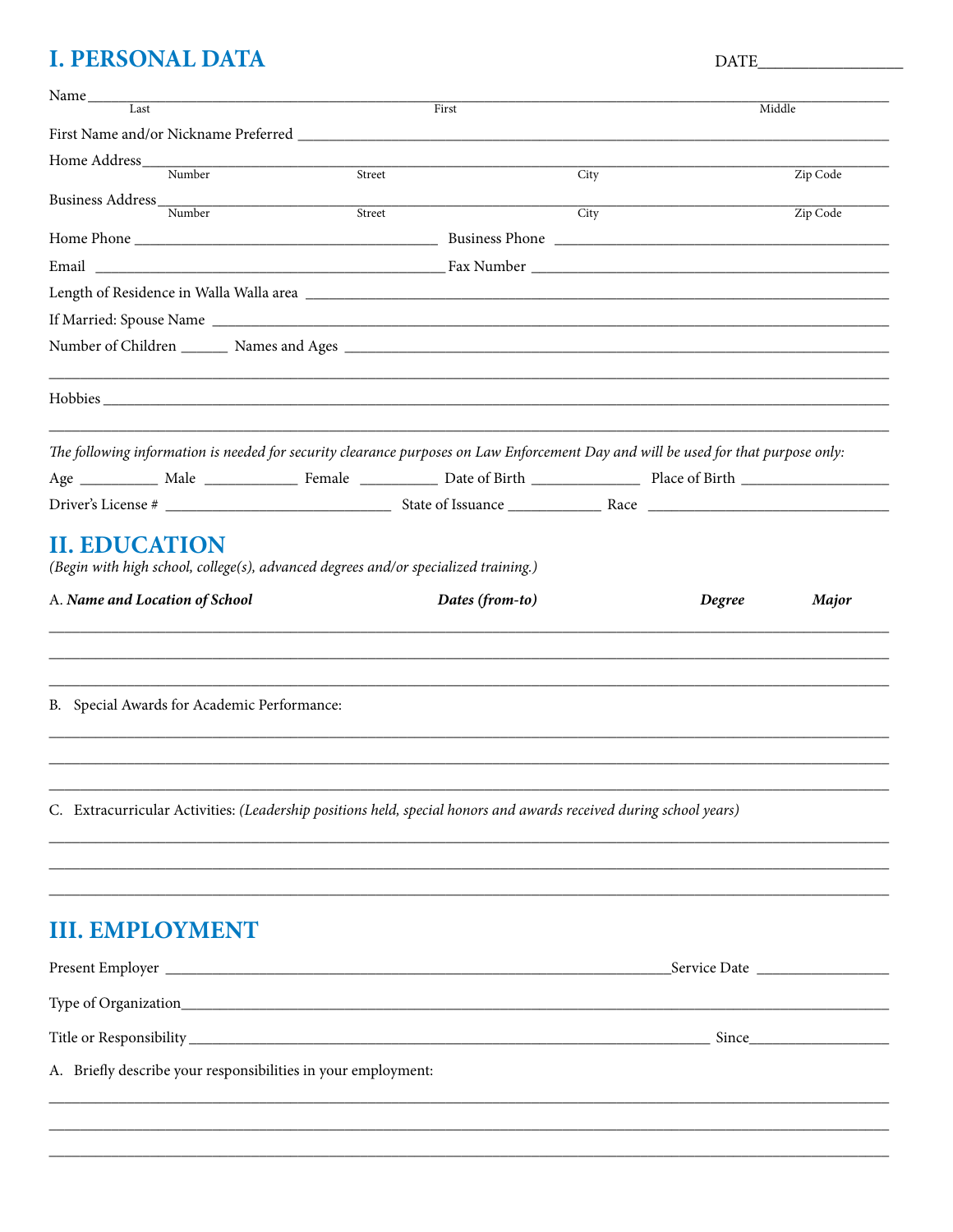To

#### C. What do you consider your highest career achievement to date?

D. Business/Professional Affiliations (if any): (Not including civic organizations, public office, or political activities)

| <b>Name of Group</b> | <b>Positions Held or Assignments</b> | <b>Period of Affiliation</b> |
|----------------------|--------------------------------------|------------------------------|
|                      |                                      | To                           |
|                      |                                      | ገሪ                           |
|                      |                                      | ፐል                           |

## **IV. COMMUNITY INVOLVEMENT**

A. Include community, civic, religious, political, government, social, athletic, or other activities. Do not include business/ professional activities. Indicate major role in the organization at this time:

 $Organization(s)$ <sub>\_\_\_</sub>

Describe Responsibilities or Achievements

B. If you have additional significant community, civic, religious, political, government, social, athletic or other areas of active involvement, please list below.

### **V. GENERAL INFORMATION**

(One of the goals of LEADERSHIP WALLA WALLA is to build a network of community leaders who can enhance their problem solving and other leadership abilities through shared perspectives and working together.)

A. What do you feel are the three most significant problems facing the greater Walla Walla area today?

B. What specific skills/knowledge do you hope to gain from your participation in LEADERSHIP WALLA WALLA?